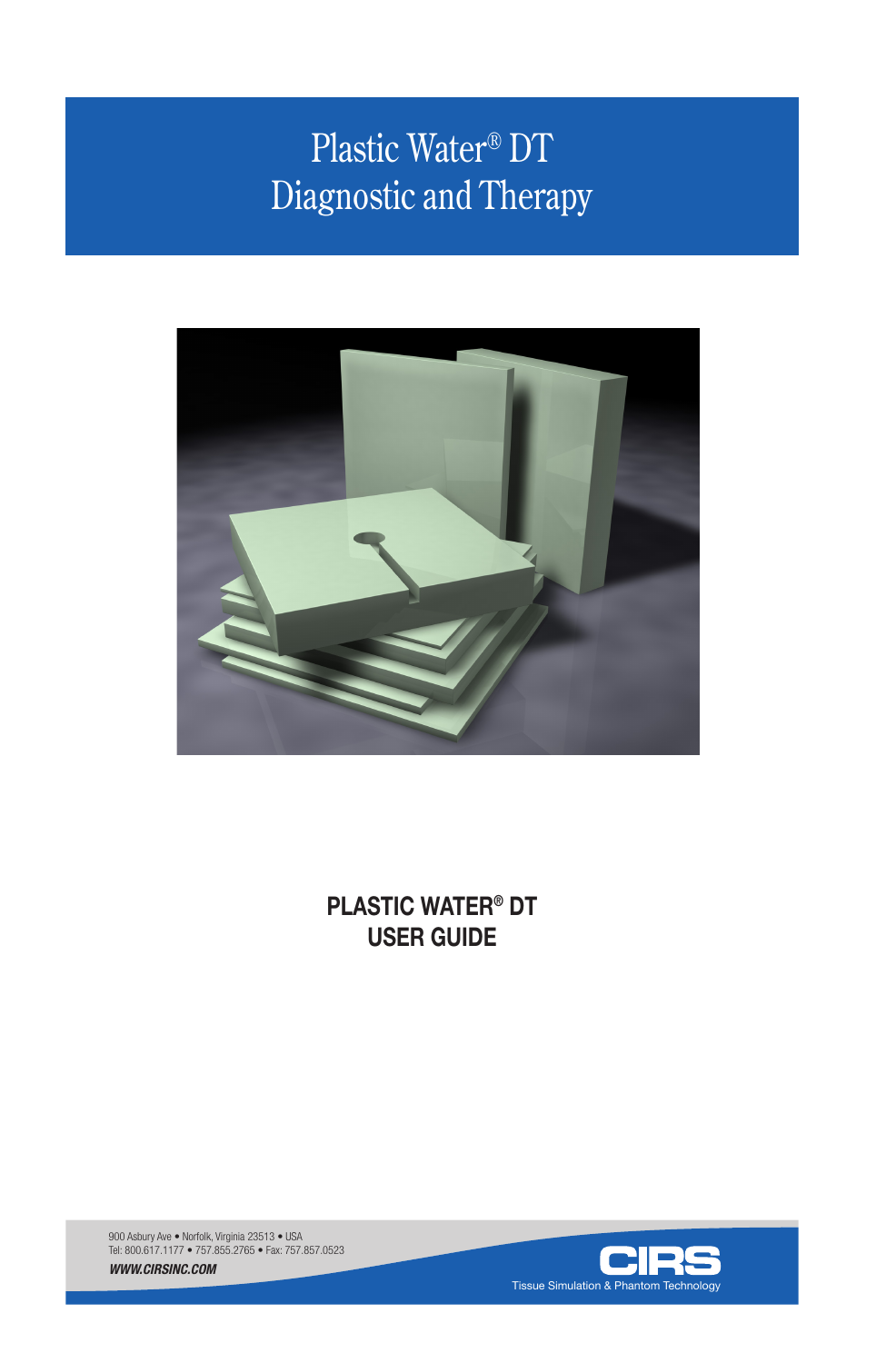## *INTENDED ENERGY RANGE*

Plastic Water DT - 50 keV - 15 MeV is a special formulation of CIRS Plastic Water Used for special applications requiring exposures to both diagnostic and therapeutic energies such as radiation therapy planning and dose verification in IMRT. <sup>(1)</sup>

# *VISUAL APPEARANCE AND VARIATION:*

The visual pattern variations on the top and bottom surface are due to the interaction of the released mold surface and the speed in which the material is flowing in the mold. Variation on the sides of the slab occurs during finishing. The slabs are cut to size which leads to different surface appearances. Surfaces untouched will appear shiny while machined surfaces may have a matte, textured finish. Over time you may notice "yellowing" of the slab. This generally starts on the outer edges of the slab and works in. This is a common aging phenomenon experienced in most epoxies. These variations will have no impact on the attenuation properties of the material.

# *CLEANING*

Clean with mild soap and water. DO NOT use solvent based cleaners.

# *HANDLING AND STORAGE*

Plastic Water DT, like most plastics, is flexible in nature and will creep (warp/bow/ deform) under constant stress over time, even under its own weight. This deformation is not permanent. The slab will self correct and recover its original shape if placed back in its original geometry. An easy way to maintain slab flatness and minimize creep is to store the slabs, clean free of debris on or in between flat surfaces.

### Reference:

1. Ramaseshan, R., Kohli, K., Cao, F., & Heaton, R. (2008). A Dosimetric evaluation of Plastic Water-Diagnostic-Therapy (PWDT). Journal Of Applied Clinical Medical Physics, 9(2). doi:10.1120/jacmp.v9i2.2761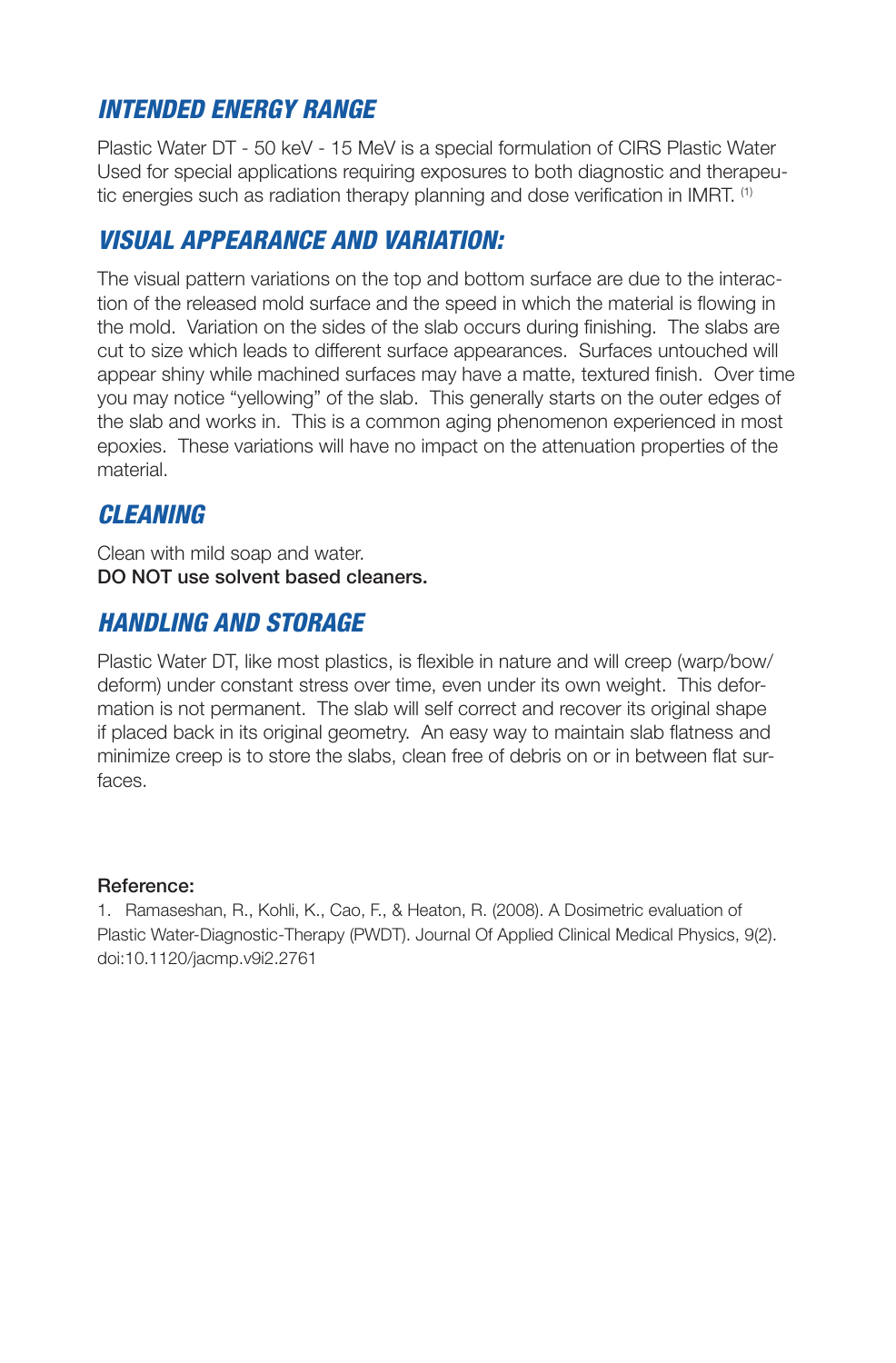# *PLASTIC WATER DT*

Photon Recalculated Linear Attenuation Coefficients (cm-1) of Plastic Water DT

| Plastic Water® - Diagnostic Therapy              |            |             |        |
|--------------------------------------------------|------------|-------------|--------|
| En, MeV                                          | <b>H2O</b> | <b>CIRS</b> | Ratio% |
| 0.01                                             | 5.2225     |             |        |
| 0.015                                            | 1.6389     |             |        |
| 0.02                                             | 0.7958     |             |        |
| 0.04                                             | 0.2668     | 0.2698      | 101.12 |
| 0.06                                             | 0.2055     | 0.2064      | 100.44 |
| 0.08                                             | 0.1835     | 0.1839      | 100.22 |
| 0.10                                             | 0.1707     | 0.1709      | 100.11 |
| 0.20                                             | 0.1370     | 0.1371      | 100.07 |
| 0.40                                             | 0.1062     | 0.1062      | 100,00 |
| 0.60                                             | 0.0896     | 0.0896      | 100.00 |
| 0.80                                             | 0.0787     | 0.0787      | 100.00 |
| 1.00                                             | 0.0707     | 0.0707      | 100.00 |
| 2.00                                             | 0.0494     | 0.0494      | 100.00 |
| 4.00                                             | 0.0340     | 0.0340      | 100.00 |
| 6.00                                             | 0.0277     | 0.0276      | 99.64  |
| 8.00                                             | 0.0243     | 0.0242      | 99.59  |
| 10.0                                             | 0.0222     | 0.0221      | 99.55  |
| 20.0                                             | 0.0181     | 0.0180      | 99.45  |
| 30.0                                             | 0.0171     | 0.0169      | 98.83  |
| 60.0                                             | 0.0168     | 0.0165      | 98.21  |
| 100.0                                            | 0.0172     | 0.0170      | 98.84  |
| Electron<br>Density 10 <sup>23</sup> ,<br>$cm-3$ | 3.343      | 3.345       | 100.06 |
| Density<br>$g/cm^{-3}$                           | 1.00       | 1.039       |        |